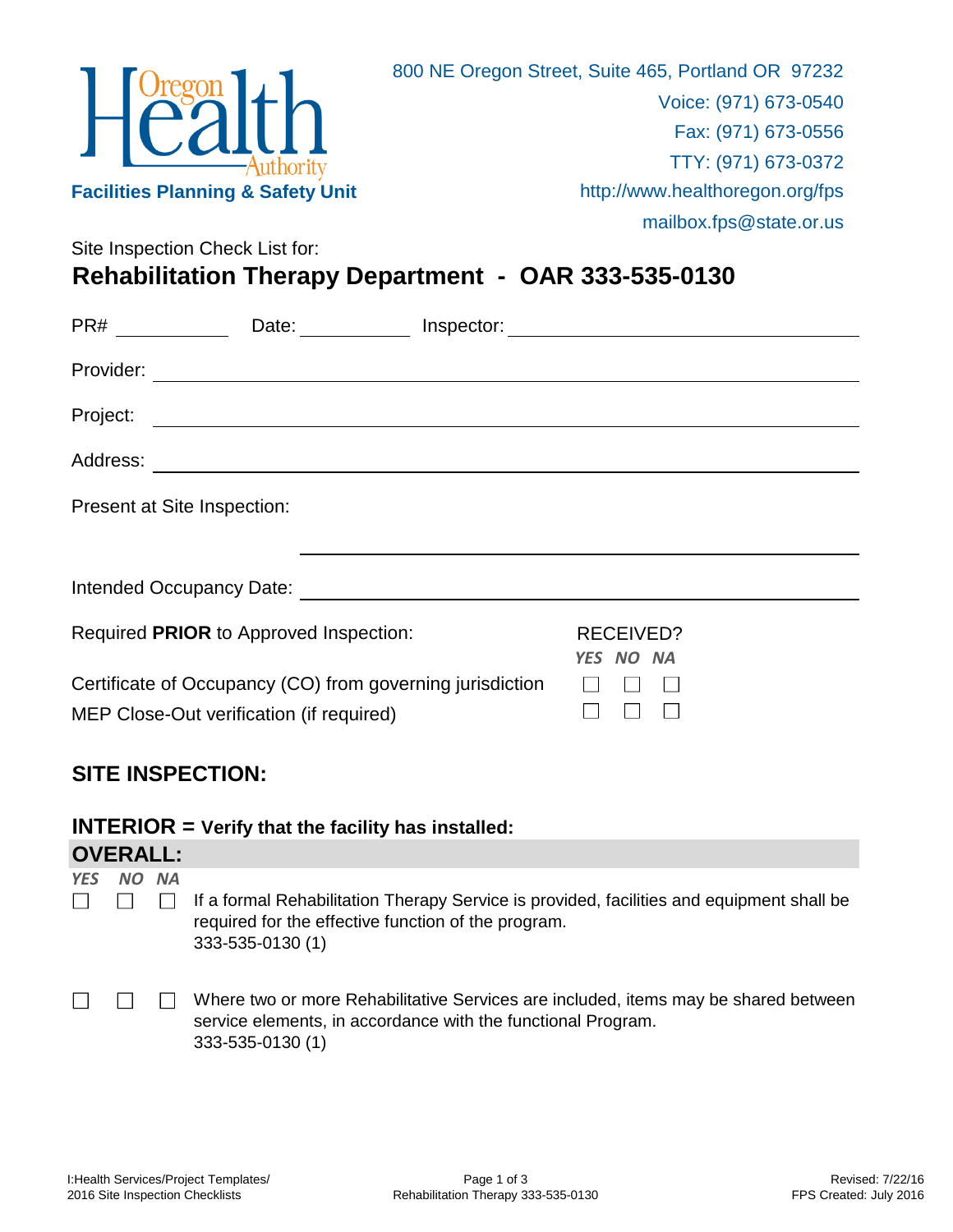|  | The Rehabiliation Therapy Department shall include the following, which may be<br>shared or provided as separate units for each service, in accordance with the Function<br>333-535-0130 (2)<br>Program: |
|--|----------------------------------------------------------------------------------------------------------------------------------------------------------------------------------------------------------|
|  | Office space with provision for filing and retrieval of patient records.<br>$333 - 535 - 0130$ (2)(a)                                                                                                    |
|  | Patient waiting space with provisions for wheelchairs out of traffic.<br>333-535-0130 (2)(b)                                                                                                             |
|  | Treatment area(s) as programmed for thermo-therapy, diathermy, ultrasonic and<br>hydrotherapy. 333-535-0130 (2)(c)                                                                                       |
|  | Cubicle curtains shall be provided around each individual treatment area.<br>333-535-0130 (2)(c)                                                                                                         |
|  | Hand-washing stations shall be provided at a rate of 1 per 4 treatment spaces.<br>333-535-0130 (2)(c)                                                                                                    |
|  | Facilities for collection of wet and soiled linen and other materials shall be provided<br>333-535-0130 (2)(c)                                                                                           |
|  | Exercise Area<br>333-535-0130 (2)(d)                                                                                                                                                                     |
|  | Storage for clean linen, supplies and equipment 333-535-0130 (2)(e)                                                                                                                                      |
|  | Patient dressing areas and toilet rooms with hand -washing stations accessible to<br>wheelchair patients.<br>$333 - 535 - 0130$ (2)(f)                                                                   |
|  | A conveniently accessible housekeeping closet and service sink.<br>$333 - 535 - 0130(2)(q)$                                                                                                              |
|  | Wheelchair & stretcher storage shall be provided out of traffic and treatment space<br>areas, but shall be conveniently located.<br>333-535-0130 (2)(h)                                                  |
|  | Secure storage shall be available to the department for staff personal property 333-<br>535-0130 (2)(i)                                                                                                  |